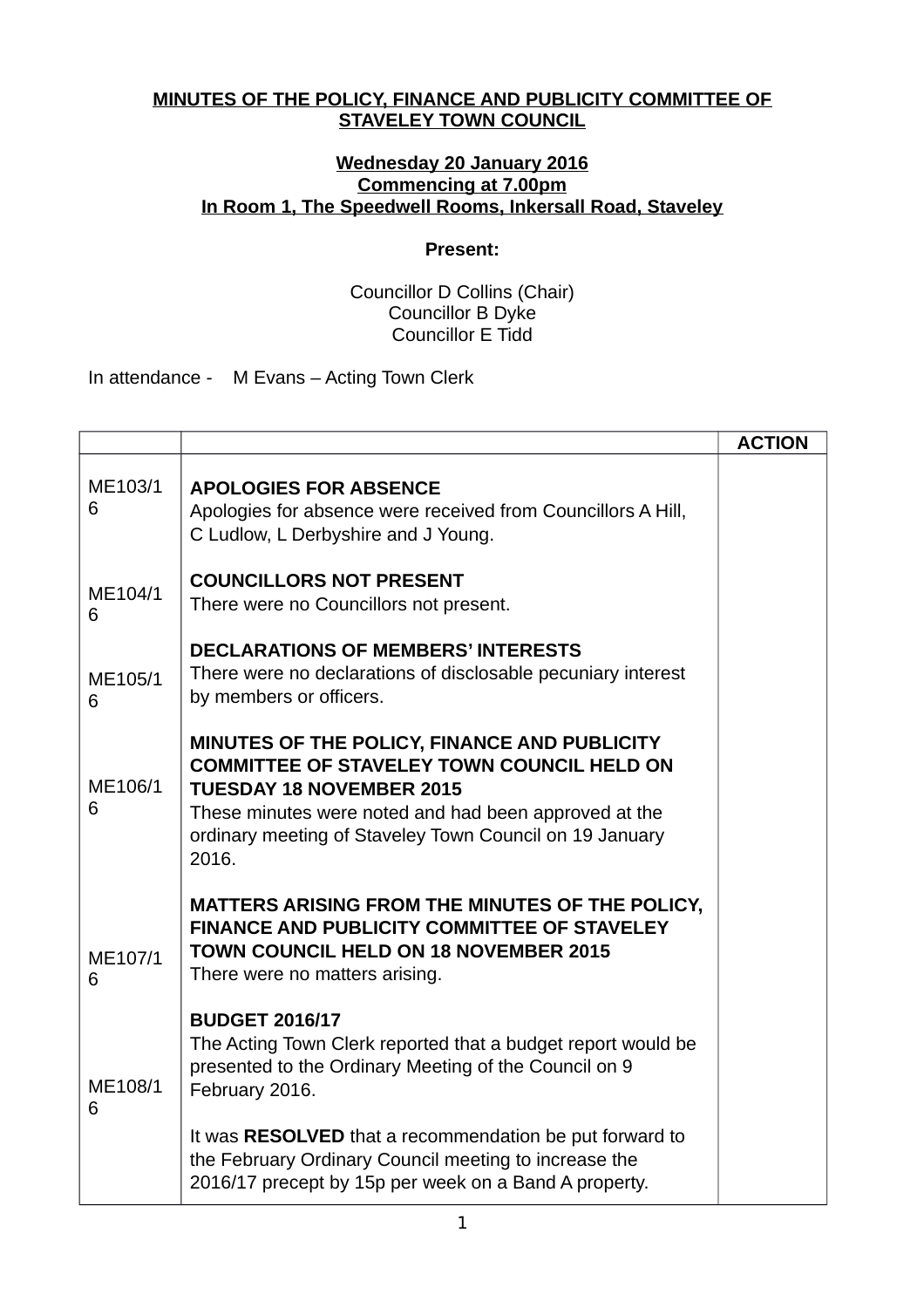| ME109/1<br>6 | <b>STAVELEY TOWN COUNCIL BUSINESS PLAN</b><br>That Acting Town Clerk reported that he was currently working<br>on a three year business plan for the Council, covering the<br>period 2016-19. The plan will be presented to a future<br>meeting. |
|--------------|--------------------------------------------------------------------------------------------------------------------------------------------------------------------------------------------------------------------------------------------------|
| ME110/1<br>6 | <b>FINANCIAL ISSUES</b><br>The Acting Town Clerk presented a report on the provision of<br>payroll services to the Council                                                                                                                       |
|              | It was <b>RESOLVED</b> that the payroll function is awarded to<br>Emerald Accountancy, on a short term contract, subject to the<br>outcome of existing Staveley Town council staffing issues.                                                    |
| ME111/1<br>6 | <b>HEART OF STAVELEY PROJECT</b><br>The Acting Town Clerk reported on a meeting that he had<br>attended with M Brooke (Project Manager) and Lynda Sharp<br>(Heart of Staveley Board) to discuss progress:                                        |
|              | The works should be complete by April 2016<br>$\bullet$<br>The governance model for running the complex is to be<br>$\bullet$<br>discussed at a meeting between the Board and Staveley<br><b>Town Council</b>                                    |
|              | There is a list of tasks to be completed between now and<br>٠<br>June 2016. These include:                                                                                                                                                       |
|              | Marketing<br>Preparation of the leases<br>- Appointing a manager<br>- Arrangements for the café<br>- Arranging the opening event                                                                                                                 |
|              | The revised business plan will now not be available until<br>٠<br>the end of January.                                                                                                                                                            |
| ME112/1<br>6 | <b>HEALTH AND SAFETY</b><br>The Acting Town Clerk informed the meeting that he had                                                                                                                                                               |
|              | introduced weekly meetings with the staff at which health<br>and safety issues are discussed.<br>Fire drills have been introduced at the Speedwell Rooms                                                                                         |
|              | and are recorded.<br>The employees have come up with ideas and suggestions<br>٠                                                                                                                                                                  |
|              | to improve health and safety.<br>The Acting Town Clerk is meeting Keith Church on 29<br>٠<br>January to ensure all health and safety documentation is                                                                                            |